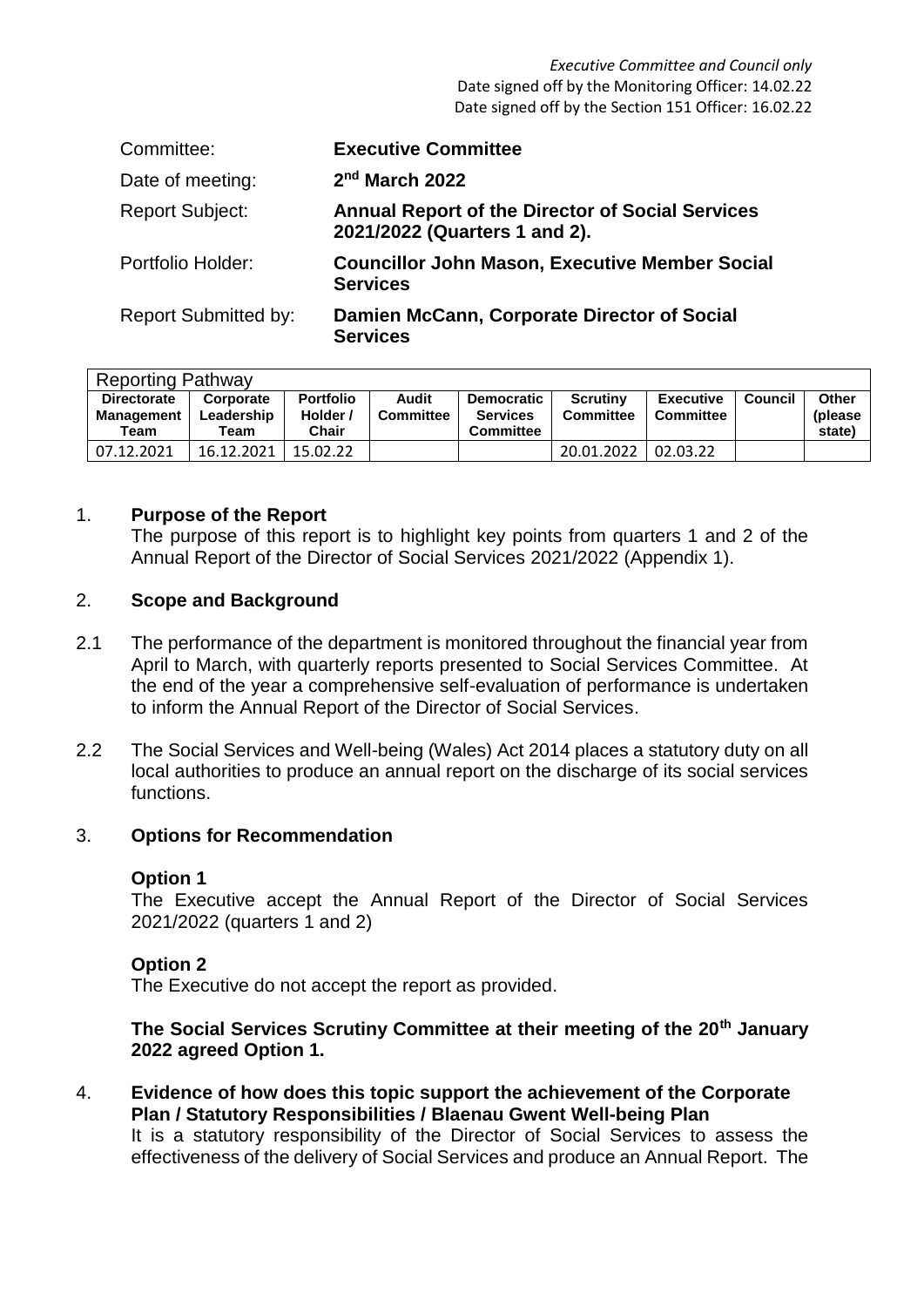Annual Report contributes and forms part of the Annual Council Reporting Framework (ACRF).

#### 5. **Implications Against Each Option**

#### 5.1 *Impact on Budget (short and long term impact)*

The Director's Annual Report identifies the pressures and budgetary implications for 2021/2022

## 5.2 *Risk including Mitigating Actions*

Social Services maintain a directorate risk register which is aligned to both service level and corporate risk. The risk register is reviewed as part of the business planning process and included within the performance reporting of the director of Social Services.

## 5.3 **Legal**

There are no legal implications with this report

# 5.4 **Human Resources**

There are no staffing implications related in this report

## 6. **Supporting Evidence**

# 6.1 *Performance Information and Data*

Detail is provided within the Director's Annual Report 2021/2022 (quarters 1 and 2).

Headline updates:

## **Children's**

During quarter 1 2021/22 the Information Advice and Assistance (IAA) saw a significant increase in the numbers of referrals received across all partners. Analysis of the data over the past two years has been undertaken to understand the increase in the numbers pre and post pandemic. This information has been included within a report identifying the impact that this increase is having on the service. The overarching message was that the number of referrals during the height of the Pandemic was higher than the referral rates in the previous year.

The formal consultation with Blaenau Gwent foster carers has been finalised and the outcome shared internally with senior management team, the Placement Team and with foster carers. The response rate was just under 17% with a higher response from the kinship foster carers. The consultation showed that the highest satisfaction rate was achieved, with support from the link worker and Placement Team (10 out of 10 from generic foster carers) and a significant increase of satisfaction with training and learning opportunities available (8.85/9.35 out of 10). An Action Plan has been developed and will be implemented until the next formal consultation due in March 2022.

The numbers of Children Looked After (CLA) continue to slowly but steadily decrease. Welsh Government has recognised the need to safely reduce the number of children coming into care and identified this as a priority area. In light of this, Integrated Care Fund (ICF) grant money was allocated to each local authority in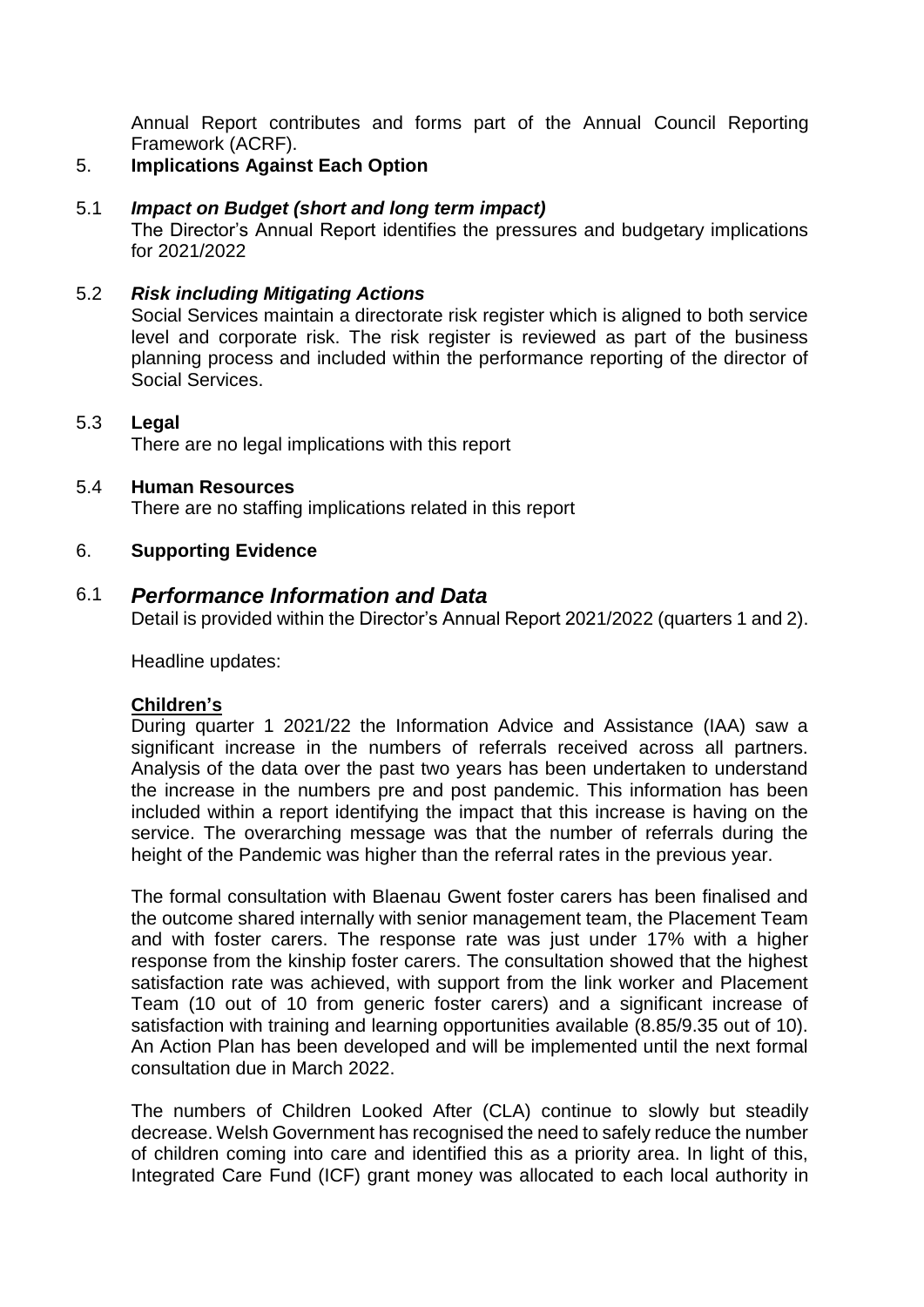Wales, via the Regional Partnership Boards in April 2019, to invest in and develop services to safely reduce the numbers of children coming into care.

# **Adults**

There continues to be ongoing strengthening links between the Community Resource Team (Gwent Frailty) and IAA team. This includes close working with GP colleagues to support pressures across the Health and Social Care sectors. Close work is also ongoing with other professionals such as Welsh Ambulance Service Trust, Primary and Secondary care colleagues to deliver proportionate assessments at the front door.

We have continued to develop a Hospital Hub at Ysbyty Aneurin Bevan to expedite safe discharge from hospital sites. Working with Gwent Local Authorities to support unnecessary hospital admissions to the acute sites by enhancing the support provided by the Gwent Home First Service. The hospital hub is focussing on a model of 'Discharge to Recover and Assess' whereby a patient undertakes an assessment at home as opposed to being assessed in hospital when it is deemed inappropriate.

A three-year Strategic Plan was published for The South East Wales Safeguarding Children Board (SEWSCB) and the Gwent-wide Adult Safeguarding Board (GwASB) have published a three-year Strategic Plan covering the period 2020/21 and 2022/23. The Coronavirus (COVID-19) pandemic has caused significant disruption to all services and communities across the region. Despite this, Gwent Safeguarding Board and Blaenau Gwent Safeguarding team have worked diligently to ensure that essential services have remained operational to provide support to the most vulnerable adults. We continue to plan for the implementation of the Liberty Protection Safeguards (LPS) legislation as a replacement for Deprivation of Liberty Safeguards (DoLS) and are delivering training as part of the Regional consortium in addition to increasing capacity at a local level.

Consultation has taken place with staff regarding the reconfiguration of preventative services including the Support Worker roles within IAA and Community Resource Team and the Community Connector roles. It is anticipated the new structure will be in place by April 2022. The new structure will be resilient and sustainable and not be reliant on grant funding. Within the new structure, a Senior Practitioner and Senior Therapist will be co-located within the IAA Team to be at the 'front door'.

# 6.2 *Expected outcome for the public*

.

The key theme of the Social Services and Well-being Act is to promote the wellbeing of people who need care and support. Within the annual report it is highlighted where the Directorate has worked closely with the public to improve service delivery and user outcomes. Reporting provides the public with the opportunity to view progress of the Directorate and ensure accountability.

## 6.3 *Involvement (consultation, engagement, participation)*

The Social Services and Well-being (Wales) Act 2014 looks to build and strengthen on existing arrangements by involving service users, carers and other key partners where possible in helping shape and influence future design of services.